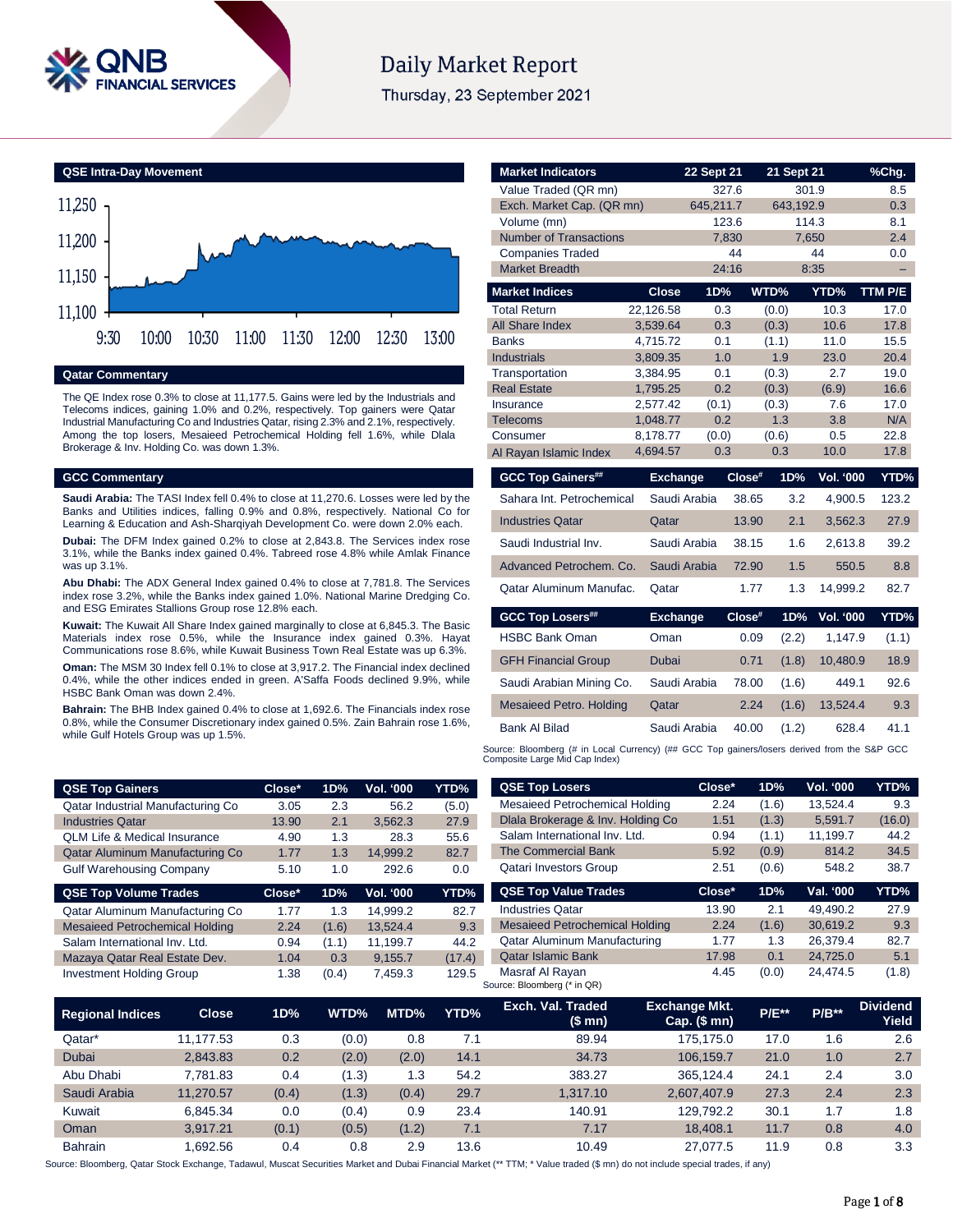# **Qatar Market Commentary**

- The QE Index rose 0.3% to close at 11,177.5. The Industrials and Telecoms indices led the gains. The index rose on the back of buying support from GCC, Arab and foreign shareholders despite selling pressure from Qatari shareholders.
- Qatar Industrial Manufacturing Co and Industries Qatar were the top gainers, rising 2.3% and 2.1%, respectively. Among the top losers, Mesaieed Petrochemical Holding fell 1.6%, while Dlala Brokerage & Inv. Holding Co. was down 1.3%.
- Volume of shares traded on Wednesday rose by 8.1% to 123.6mn from 114.3mn on Tuesday. However, as compared to the 30-day moving average of 169.6mn, volume for the day was 27.1% lower. Qatar Aluminum Manufacturing Co. and Mesaieed Petrochemical Holding were the most active stocks, contributing 12.1% and 10.9% to the total volume, respectively.

| <b>Overall Activity</b>        | Buy %*   | Sell %*  | Net (QR)         |
|--------------------------------|----------|----------|------------------|
| Qatari Individuals             | 42.46%   | 46.87%   | (14, 441, 376.7) |
| <b>Qatari Institutions</b>     | 18.05%   | 25.52%   | (24, 470, 707.1) |
| Qatari                         | 60.51%   | 72.39%   | (38,912,083.9)   |
| <b>GCC Individuals</b>         | 0.22%    | 0.16%    | 187,844.1        |
| <b>GCC</b> Institutions        | 5.11%    | 2.57%    | 8,330,298.4      |
| <b>GCC</b>                     | 5.34%    | 2.74%    | 8,518,142.5      |
| Arab Individuals               | 12.93%   | 10.82%   | 6,906,168.7      |
| <b>Arab Institutions</b>       | $0.00\%$ | $0.00\%$ |                  |
| Arab                           | 12.93%   | 10.82%   | 6,906,168.7      |
| <b>Foreigners Individuals</b>  | 2.77%    | 2.09%    | 2,218,708.3      |
| <b>Foreigners Institutions</b> | 18.46%   | 11.97%   | 21,269,064.4     |
| <b>Foreigners</b>              | 21.23%   | 14.06%   | 23,487,772.7     |

Source: Qatar Stock Exchange (\*as a % of traded value)

# **Ratings and Global Economic Data**

### **Ratings Updates**

| Company       | Agency  | Market          | $T$ vpe $*$                | Old Rating        | <b>New Rating</b> | <b>Rating Change</b> | <b>Outlook</b>  | <b>Outlook Change</b> |
|---------------|---------|-----------------|----------------------------|-------------------|-------------------|----------------------|-----------------|-----------------------|
| Saudi Telecom | Moody's | Saudi<br>Arabia | <b>BCA/LT-</b><br>- Rating | 42/A <sub>1</sub> | A1/A              |                      | <b>Negative</b> | -                     |

Source: News reports, Bloomberg (\* LT – Long Term, ST – Short Term, FSR- Financial Strength Rating, FCR – Foreign Currency Rating, LCR – Local Currency Rating, IDR – Issuer Default Rating, SR – Support Rating, LC -Local Currency, FBD - Foreign Bank Deposits, LBD - Local Bank Deposits, CRA - Counterparty Risk Assessment, BCA - Baseline Credit Assessment, ABCA - Adjusted Baseline Credit Assessment)

# **Global Economic Data**

| <b>Date</b> | Market | <b>Source</b>                | 'Indicator                       | Period | Actual | Consensus | <b>Previous</b> |
|-------------|--------|------------------------------|----------------------------------|--------|--------|-----------|-----------------|
| 09-22       | US     | Mortgage Bankers Association | <b>MBA Mortgage Applications</b> | 7-Sep  | 4.90%  | -         | 0.30%           |
| 09-22       | EU     | European Commission          | Consumer Confidence              | Sep A  |        | -5.9      | $-5.3$          |

Source: Bloomberg (s.a. = seasonally adjusted; n.s.a. = non-seasonally adjusted; w.d.a. = working day adjusted)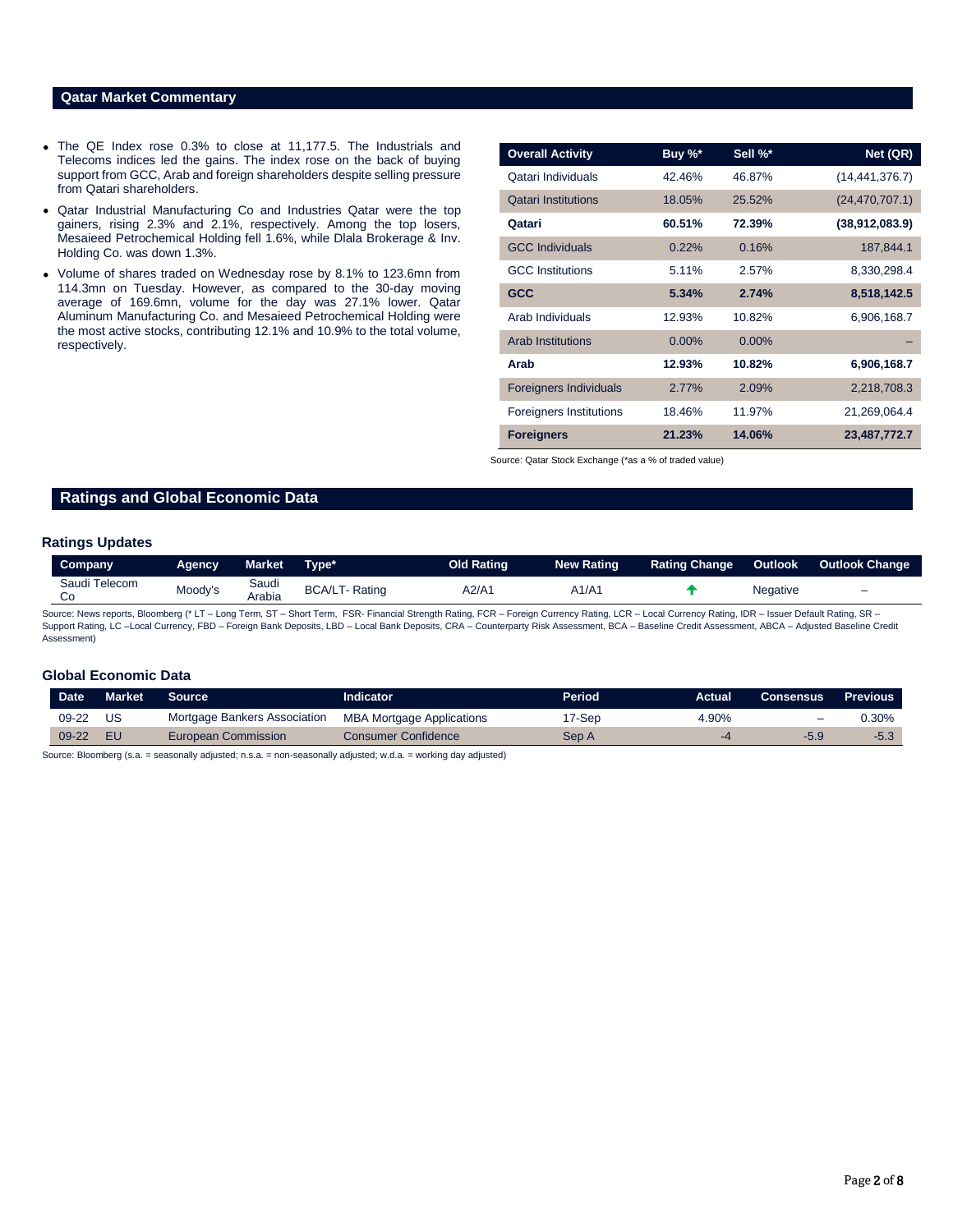# **News**

# **Qatar**

- **QFBQ EGM approves increasing paid-up nominal share capital to QR1.12bn –** Qatar First Bank (QFBQ) extraordinary general assembly yesterday approved increasing QFBQ's paidup nominal share capital to QR1.12bn from QR700mn, representing a growth of 60%. The extraordinary general assembly meeting was held via Zoom, and was chaired by QFBQ's Chairman Sheikh Faisal bin Thani Al-Thani with the attendance of bank's board members, shareholders, and senior management team. The increase in QFBQ's paid-up nominal share capital was achieved by way of a rights issue and related actions necessary to execute the share capital increase. The bank's chairman was authorized by the extraordinary general assembly meeting to execute the increase in the paid-up share capital. In order to execute the increase in the paid-up share capital, the extraordinary general assembly meeting also discussed and approved the amendment (of Article No. 2) of the bank's articles of association, to reflect the impact of the share capital increase on the bank's total issued share capital. (QSE, Gulf-Times.com)
- **Baladna, MME, CMC meet to resolve residents' complaint –** The departments concerned at the Ministry of Municipality and Environment's (MME) Environment Affairs Sector met Wednesday with officials of Baladna Food Industries Company in the presence of the project consultant, and the Central Municipal Council (CMC) members for Al Khor and Al Thakhira in response to the complaints of Al Khor area residents about the unpleasant odors from Baladna Farm. CMC members Abdulla Maqlad Al-Muraikhi and Ali Mohamed Al-Mohannadi reviewed a presentation by Baladna on the measures and procedures taken by the company to resolve the issue in the short, medium and long terms, it was explained in a statement from the MME. The company further affirmed that it has taken several steps and maintained co-ordination with the technical specialists to determine the sources of the bad odors and reduce them accordingly. The company also pointed out that a comprehensive and detailed study is being prepared to determine the causes of these odors and suggest the best technical solutions, assess and evaluate them and test the measures already taken to confirm their effectiveness. This is to arrive at the best possible ways to avoid any repetition of the problem, including a number of options such as modifying the design and using modern technology. (Gulf-Times.com)
- **Ooredoo explores importance of social impact for businesses –** Ooredoo has participated in Dell Technologies Forum Middle East 2021. The event explored the growing importance for businesses to engage on social and environmental issues, both from a business perspective and as a contributor to human development. Ooredoo director CSR, Sponsorship and Media Strategy, Moza Al-Muhannadi, took part in the main forum discussion, which had a central theme on social impact for this year's event. The panel discussion featured regional industry experts sharing insights on CSR and sustainability, and their role in driving human progress. They explored how business can drive social impact to create longterm value both for industries and for society. Al-Muhannadi discussed various aspects of the company's CSR and ESG strategy, its approach, priorities, and campaigns, among others. (Gulf-Times.com)
- **Moody's: Merger of Indosat Ooredoo, PT Hutchison credit positive for Ooredoo –** The proposed merger of Indosat Ooredoo and PT Hutchison 3 Indonesia is "credit positive" for

Ooredoo as it will result in a slight decrease in its net debt to EBITDA (earnings before interest taxes, depreciation and amortization), according to Moody's, a global credit rating agency. At the same time, however, Ooredoo will no longer consolidate Indosat in its financial accounts and the transaction would result in Ooredoo having to share control of its Indonesian operations, the second-highest contributor to the group's Ebitda, after Ooredoo Qatar, the rating agency said in a note. On completion of the transaction, Ooredoo will have joint control alongside CK Hutchison of Ooredoo Hutchison Asia, which itself will be the majority owner of Indosat Ooredoo Hutchison with a 65.6% stake, it said, adding Ooredoo would also receive \$387mn in cash from CK Hutchison as part of the transaction. The landmark telecom transaction in Asia with a total transaction value of about \$6bn would consolidate the merged company as a stronger second operator in Indonesia with annual revenue of approximately \$3bn, Ooredoo had said. Ooredoo Group currently has a controlling 65% shareholding in Indosat Ooredoo through Ooredoo Asia, a wholly-owned holding company. The merger of Indosat and H3I will result in CK Hutchison receiving newly issued shares in Indosat Ooredoo amounting to 21.8% and PT Tiga Telekomunikasi Indonesia amounting to 10.8% of the merged Indosat Ooredoo Hutchison business. (Gulf-Times.com)

- **UDCD's subsidiary opens 'Shirvan Métisse Doha' at The Pearl-Qatar –** Hospitality Development Company (HDC), a wholly owned subsidiary of United Development Company (UDCD), a leading Qatari shareholding company and master developer of The Pearl-Qatar and Gewan Island, hosted a ribboncutting ceremony for the grand opening of Shirvan Métisse Doha, their newest fine gastronomy restaurant at The Pearl-Qatar. The restaurant introduces an entirely new fusion concept to Doha inspired by Old Silk Road food cultures and curated by Michelin-Star Chef Akrame Benallal. Set in an elegant and lively ambience, Shirvan Métisse Doha offers both indoor and outdoor dining experiences enhanced by the air-cooled terrace with views of Porto Arabia marina. (Peninsula Qatar)
- **Al Meera, KidZania Doha launch kid-sized supermarket –** KidZania Doha and Al Meera Consumer Goods Company (Al Meera), have announced the launch of a kid-sized supermarket inside the city of KidZania Doha. Administration Affairs & Human Resources Director of Al Meera, Saeed Al-Nabet and board member of Qatar Entertainment (Tasali), Ali Abdulla Al-Mutawaa, which holds the exclusive license to KidZania Doha, led the signing and ribbon-cutting ceremony in front of the supermarket, marking its official inauguration. The collaboration between the two organizations aims to educate the children of Qatar about the importance and essentiality of the retail industry in providing the daily needs of society. (Gulf-Times.com)
- **Property sales last week crossed QR661mn –** Property sales in Qatar between September 12 and September 16, 2021, reached QR661.388mn, Ministry of Justice's Real Estate Registration Department said. The weekly bulletin issued by the Department shows that the list of real estate properties traded for sale included vacant lands, houses, residential buildings, multipurpose vacant Lands, multi-purpose building, and commercial building. Sales were concentrated in Al Rayyan, Doha, Al Daayen, Al Khor and Al Dakhira, Al Wakrah, Umm Salal, and Al Shamal municipalities. The volume of real estate trading during the period from August 29 to September 2 reached QR414.740mn. (Qatar Tribune)
- **KPMG: Marked rise in tenant movement in Qatar mid, highend residential categories in 1H –** Driven mainly by increased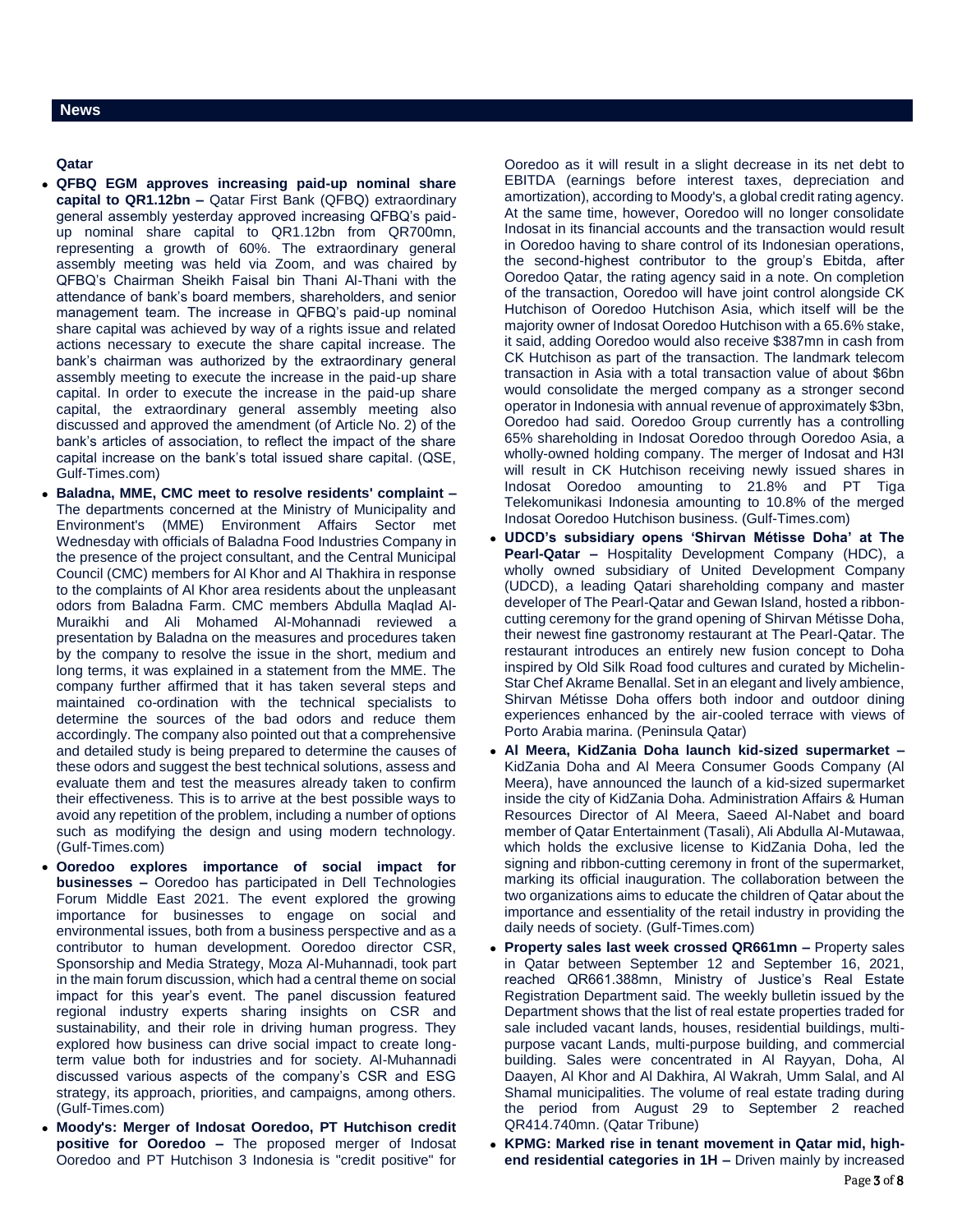affordability in the mid and high-end categories, there has been a marked rise in tenant movement in Qatar's residential segment in first (1Q) and second quarters (2Q) of this year, KPMG has said in a report. Interestingly, the second quarter experienced signs of recovery on the rental index. This is positive news for a sector that has witnessed a constant decline since the beginning of 2016. "This positive trend is driven by increased affordability in the mid and high-end categories coupled with increasing demand for larger living spaces, convenient access to recreational amenities, and private outdoor spaces. As per our research, centrally-located districts continue to be popular with tenant's keen on upscale properties," KPMG said. While the mid and affordable segment continues to experience stable asking rentals, the high-end segment registered a marginal decline of 1.4% on the rental index. The decline for the high-end category was primarily driven by the apartments category (nearly 2%) located towards the north of Doha. While the asking rentals for villas in the high-end category continue to remain stable, the mid and affordable segment villas experienced a further correction of close to 2%, KPMG noted. (Gulf-Times.com)

- **Electric vehicle strategy prepared by MoTC set in motion –** The Public Works Authority (Ashghal) and Qatar General Electricity & Water Corporation (Kahramaa) have officially begun the execution of the electric vehicle (EV) strategy prepared by the Ministry of Transport and Communications (MoTC) in association with other bodies concurred. Several executive bodies alongside Mowasalat (Karwa) and other national companies with contributions to the strategy are all set to put the strategy in motion according to the timetables. The coming days will see the signing of contracts for EV charging units, the ministry has said in a statement. (Gulf-Times.com)
- **Access to digital infrastructure, Internet seen vital to online journey of Qatar SMEs –** Qatar's small and medium-sized enterprises (SMEs) stand to gain from today's wide range of technological advancements, especially those available within the country, according to an official of the Ministry of Transport and Communications (MoTC). "The availability of digital infrastructure in Qatar, deploying the Internet on a large scale, and consumers' relying on technology, such as social media and smartphones, are all factors that help SMEs enter the digital world and benefit by enhancing their potential," said MoTC Assistant Undersecretary, Digital Society Development, Reem Mohamed Al-Mansoori. Al-Mansoori's made the statement in light of the ministry's sixth virtual forum held yesterday, in collaboration with Qatar Development Bank (QDB), to support Qatar's SMEs. (Gulf-Times.com)
- **Tourists to soon rent residential houses for accommodation –** Ever wondered what it feels like to live in a Qatari house? Tourists coming to Qatar especially during the World Cup next year may take a step closer to immersing themselves in the local culture. According to the Assistant Undersecretary for Municipal Affairs at the Ministry of Municipality and Environment (MME) Mansour Abdullah Al Mahmoud, discussions are currently ongoing between the Qatar Tourism and MME to include Qatari houses as additional option for holiday accommodation for the tourists. Speaking to The Peninsula on the sidelines of the Build Your House 2021 exhibition which concluded at the Qatar National Convention Centre (QNCC) yesterday, Al Mahmoud said: "The Qatar Tourism is making a new regulation to let the (Qatari) people rent their houses to tourists on short-term basis . There are current discussions between the Ministry of Municipality and Environment and the Qatar Tourism to make a regulation regarding this. Tourist s also come for investments. And I think there will be (Qatari) people who will be willing to rent their houses for the upcoming World Cup". Once approved, World Cup visitors may opt to stay in the Qatari houses, in addition to a

plethora of accommodation options including hotels, onboard cruise ships, luxury campsites, and other regulated holiday homes. (Peninsula Qatar)

- **Further support for international business in Qatar's free zones –** As part of Qatar's strategy to attract international business and financial services to Qatar, the jurisdiction of the Qatar International Court and Dispute Resolution Centre (QICDRC) has been expanded to include the Qatar Free Zones and the Qatar Free Zones Authority (QFZA) as well as matters referred to the Court or Regulatory tribunal by any Law in the State. QICDRC CEO Faisal Al-Sahouti said: "Our expansion to support the Qatar Free Zones Authority will build on Qatar's role as a global business destination and highlights QICDRC's contribution to the international legal community and international justice. Our support for the free zone adds to the benefits of the free zones ensuring further investments with the security of a functioning legal dispute resolution mechanism." QICDRC (also known as the Civil and Commercial Court of the Qatar Financial Centre), was established by Qatar to support the development of a world-class international financial centre backed by a court renowned for its independence, impartiality, integrity, and proprietary. (Zawya)
- **Electric buses to be used for key services during 2022 World Cup –** Electric buses will be used for key services during the FIFA World Cup Qatar 2022 to become the first championship that uses electric mass transit buses, making it the first ecofriendly, carbon-neutral event, he noted. Setting the strategy in motion, he said, affirms MoTC's efforts to providing an integrated, worldclass, multimodal transit system with reliable, trustworthy and environmentally conscious services in line with the pillars of the Qatar National Vision 2030. By 2022, 25% of the public transit bus fleet in Qatar will have become electric. (Qatar Tribune) **International**
- **US home sales fall, house price inflation cooling –** US home sales fell in August as supply remained tight, but there are signs the surge in house prices and the COVID-19 pandemic-fueled demand have probably run their course. Still, prices remain high enough to keep some potential buyers from a hot housing market. The report from the National Association of Realtors on Wednesday showed the smallest share of first-time homebuyers in more than 2-1/2 years and houses continuing to be snapped up typically after only 17 days on the market. "The recent moderation in existing home sales reflects some easing of the buying frenzy that carried over into early 2021," said Mark Vitner, a senior economist at Wells Fargo in Charlotte North Carolina. "The frantic race for space sent prices soaring. We continue to expect the housing market to move back into balance over the next couple of years." Existing home sales dropped 2.0% to a seasonally adjusted annual rate of 5.88mn units last month. Sales fell in all four regions, with the densely populated South posting a 3.0% decline. Economists polled by Reuters had forecast sales would decline to a rate of 5.89mn units in August. Single-family sales fell 1.9%, while condo/co-op sales dropping 2.8%. The decrease in sales coincided with a recent change in consumer attitudes towards buying a home. Home resales, which account for the bulk of US home sales, fell 1.5% on a YoY basis. The annual comparison was distorted by the pandemic-driven surge in sales in August 2020. Sales are up 16% so far this year compared to the same period in 2020 and remain well above their pre-pandemic level. The housing market boomed early in the coronavirus pandemic amid an exodus from cities as people worked from home and took classes online, which fueled demand for bigger homes in the suburbs and other low-density areas. The surge, which was skewed towards the single-family housing market segment, far outpaced supply. Expensive building materials as well as land and labor shortages have made it harder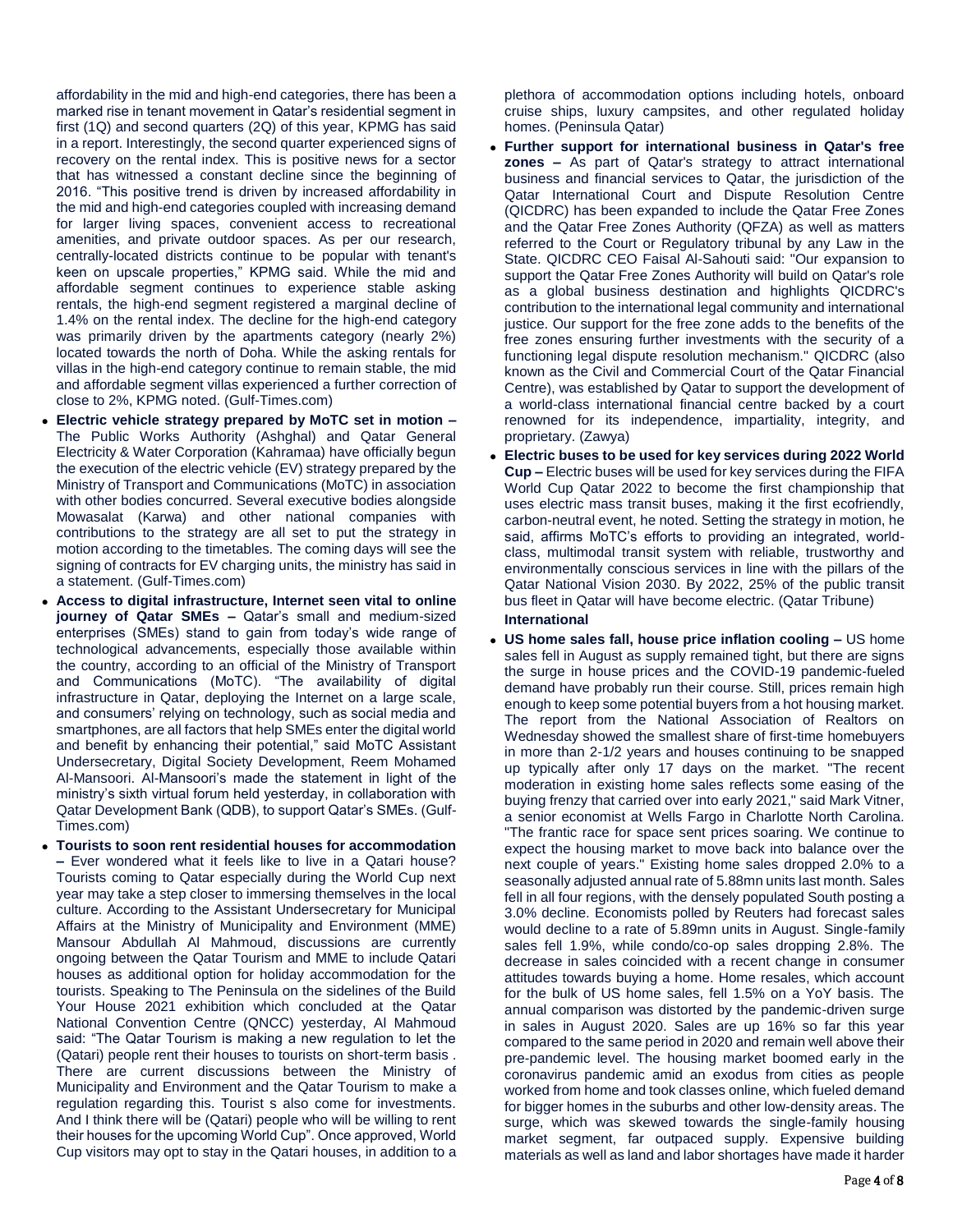for builders to boost production. At the same time, some homeowners are reluctant to sell because of concerns they might not find something affordable, keeping inventory tight. Government data on Tuesday showed single-family homebuilding fell for a second straight month in August. (Reuters)

- **Fed policymakers see upward march in interest rates starting next year –** Half of US Federal Reserve policymakers now expect to start raising interest rates next year and think borrowing costs should increase to at least 1% by the end of 2023, reflecting a growing consensus that gradually tighter policy will be needed to keep inflation in check. The swifter pace of interest rate hikes compared to the central bank's last set of projections in June comes as the economy continues its rapid recovery after a brief recession last year and robust debate at the Fed about balancing its maximum employment and 2% average inflation goals. It also shows that policymakers continue to see the Delta variant of the coronavirus, which has dented economic activity, as having a short-lived effect on the recovery despite the current turbulence and uncertainty it is causing. The Fed on Wednesday kept its benchmark overnight lending rate in the current target range of 0% to 0.25%, where it has remained since March 2020 when the economy cratered at the onset of the COVID-19 pandemic, but signalled its bond buying taper will begin "soon." The new economic projections released alongside the policy statement showed nine of 18 Fed policymakers now foresee a liftoff in interest rates next year, compared to seven in June. All but one saw at least one interest rate hike needed by the end of 2023, and nine saw the need to target rates at least as high as between 1% and 1.25% by then. At a press conference following the meeting, Fed Chair Jerome Powell said the latest set of forecasts showed a growing convergence of views on the rate-setting committee that the economy will continue to strengthen, and pointed to fewer people now seeing rates as needing to stay on hold beyond 2023 as evidence. (Reuters)
- **Bank of England expected to keep rates steady as inflation risks mount –** Britain's central bank looks set to keep interest rates steady later on Thursday as it approaches the end-point of its 895 billion pound (\$1.22tn) asset purchase programme and casts a wary eye over surging inflation pressures. Investors will be keen to see if more Monetary Policy Committee (MPC) members join external member Michael Saunders who voted in August to halt the current year-long programme of asset purchases, which the Bank of England committed to last November. The BoE is ahead of other major central banks in planning to stop quantitative easing by the end of this year, and half its policymakers judged in August that some preconditions for an interest rate rise had already been met. Late on Wednesday, the US Federal Reserve cleared the way to reduce its monthly bond purchases and signalled interest rate increases may follow more sooner than expected, with half of its policymakers projecting borrowing costs would rise in 2022. In August the BoE revised up its forecast for inflation at the end of this year to 4%, reflecting higher energy prices and post-COVID-19 bottlenecks which have intensified this month. Natural gas prices have surged across Europe in recent weeks, with knock-on impacts on household energy bills, industrial chemicals and even food supplies. Key for the timing of policy tightening is whether the BoE starts to doubt that these price rises are temporary. A particular concern is if rising inflation pushes up longer-term inflation expectations among the general public, leading to firms and workers factoring above-target inflation into future pricing decisions and wage demands. A monthly survey from Citi on Tuesday showed the sharpest monthly rise in year-ahead inflation expectations in more than 15 years after August consumer price inflation hit a nine-year high of 3.2%. (Reuters)
- **Germany's Ifo institute slashes 2021 GDP growth forecast to 2.5% –** Germany's Ifo economic institute has cut its growth forecast for Europe's largest economy for this year as supply chain disruptions and a scarcity of chips and other intermediate goods are slowing down the recovery from the COVID-19 pandemic. The institute now sees Germany's gross domestic product (GDP) growing 2.5% this year, down 0.8 percentage points from its previous forecast, and 5.1% next year, up 0.8 points. The weaker-than-expected rebound in 2021 follows a plunge of overall economic output by 4.6% in 2020 caused by coronavirus restrictions on public life and business activities to contain the spread of the highly infectious disease. The reduced growth forecast also shows that Germany's next coalition government will inherit a still-fragile recovery from Chancellor Angela Merkel who is stepping down following a Sept. 26 election, after 16 years in power. "The strong recovery from the coronavirus crisis, originally expected for the summer, is further postponed," Ifo chief economist Timo Wollmershaeuser said. "Industrial production is currently shrinking as a result of supply bottlenecks for important intermediate goods. At the same time, service providers are recovering strongly from the coronavirus crisis," Wollmershaeuser added. In a separate forecast, Germany's association of private sector banks (BdB) gave a more optimistic growth outlook for 2021. It expects GDP growth of 3.3% this year and 4.6% next year. The government, which so far has been forecasting growth of 3.5% for this year and 3.6% for next, will update its estimates in October. (Reuters)
- **BOJ more downbeat on exports, output even as recovery seen on track –** The Bank of Japan on Wednesday offered a bleaker view on exports and output as Asian factory shutdowns caused supply bottlenecks, but maintained its optimism that robust global growth will keep the economic recovery on track. Bank of Japan Governor Haruhiko Kuroda also brushed aside fears that the debt problems of China Evergrande Group 3333.HK could disrupt the global financial system, saying it was still "an individual company's problem and that of China's real estate sector." "We need to keep an eye out on whether this affects global markets. But for now, I don't see this turning into a global, bigger problem," Kuroda told a briefing, when asked about market jitters over the fate of Evergrande. As widely expected, the BOJ maintained its short-term interest rate target at -0.1% and that for 10-year bond yields around 0% at its two-day rate review that ended on Wednesday. The BOJ also decided on the details of its green finance scheme, which will begin disbursing loans in December. While the central bank stuck to its view the economy is picking up as a trend, it offered a bleaker view on exports and output as Asian factory shutdowns caused by the coronavirus pandemic forced some manufacturers to slash production. "Exports and factory output continue to increase, although they are partly affected by supply constraints," the BOJ said in a statement. That was a gloomier view than in July, when it said exports and output "continued to increase steadily." The supply chain disruption adds to woes for Japan's fragile recovery, which has been hobbled by weak consumption as state of emergency curbs to combat the pandemic keep households from boosting spending. Kuroda said there was uncertainty on how long the supply constraints could last. He also said the weakness in consumption in July through August, when infection cases surged, was "somewhat unexpected." But he stressed that continued strength in U.S. and Chinese growth, as well as steady progress in inoculations, will help Japan's economy recover from the pandemic-induced slump. (Reuters)
- **Russian Central bank says rate hikes will return inflation to near 4% target in H2 2022 –** The Russian central bank's current monetary policy will bring inflation back to near its 4% target in the second half of 2022, Governor Elvira Nabiullina said on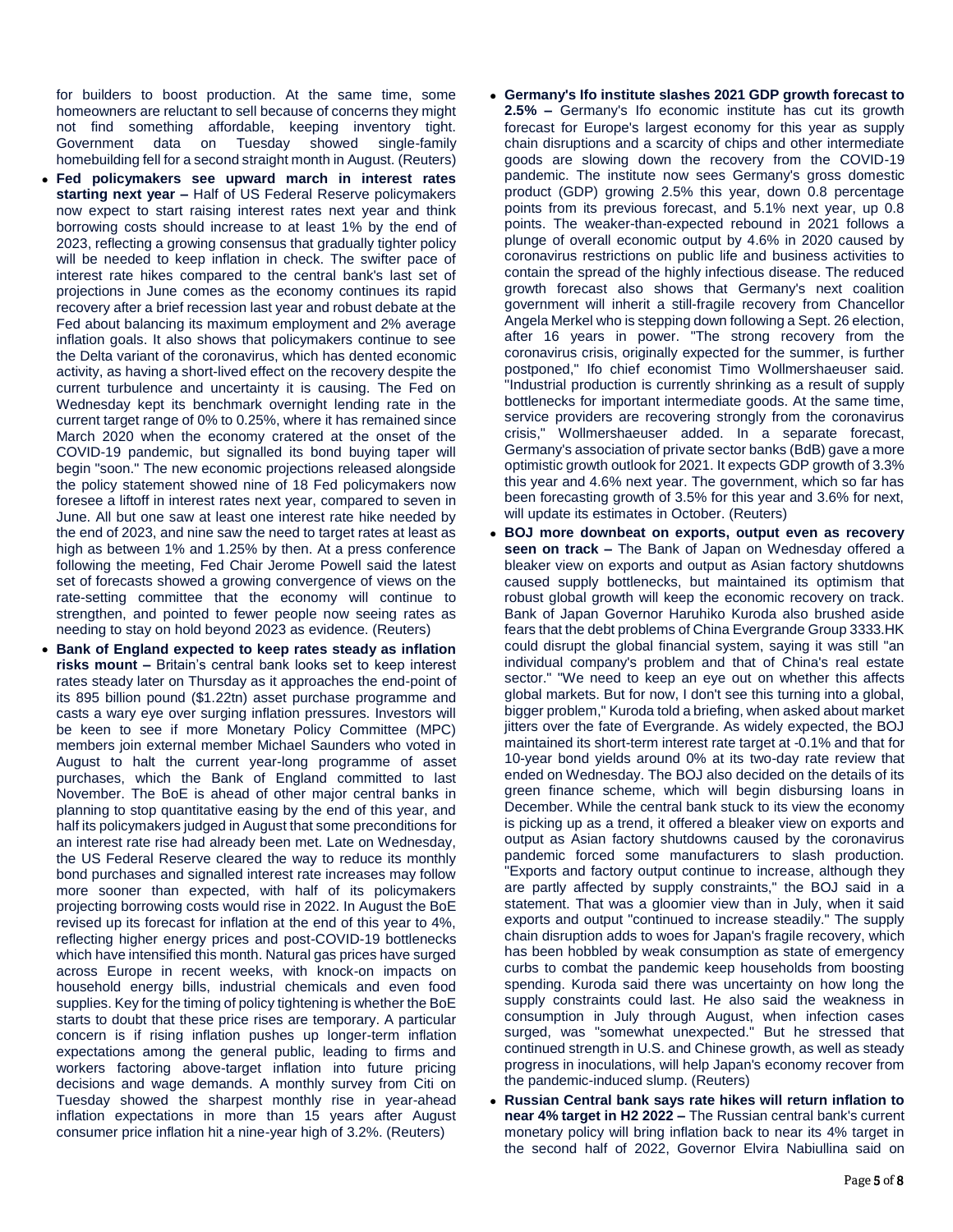Wednesday, adding that it was important not to let rising consumer prices get out of control. The central bank has hiked its key rate five times this year, most recently by 25 basis points this month to 6.75%, as it tries to rein in price growth. Inflation reached an annual 6.84% in mid-September and inflationary risks increased on Tuesday after officials said Russia would spend around 2.5 trillion roubles (\$34 billion) from its National Wealth Fund (NWF) in the next three years to help revive economic growth after the pandemic. "Taking ongoing monetary policy into account, inflation will return to the 4-4.5% level in the second half of next year," Nabiullina said in a speech in the Federation Council, the upper house of parliament. "Inflation has already accelerated to double digits in some developing countries and is not yet slowing, because tweaks to the key rate lag behind the growth in inflation expectations." Nabiullina said. "We must reduce inflation and inflation expectations as soon as possible, without allowing an inflationary spiral to unfold," she added. Nabiullina was more hawkish last week, when she said the central bank would consider further interest rate hikes at its upcoming board meetings. The bank has previously warned of inflationary risks if authorities spend too freely from the NWF, which accumulates Russia's oil revenues and stood at \$190.5 billion as of Sept. 1. Nabiullina also touched on the deterioration in consumer credit standards, saying the central bank was talking to banks to highlight the social and financial stability risks of borrowers not being able to repay loans. "Using the tools we have, we are now cooling down the market," she said. (Reuters)

- **Brazil raises interest rates, signals third big hike next month –** Brazil's central bank on Wednesday raised interest rates by 100 basis points and flagged a third straight hike of that size in October as it battles surging inflation with the world's most aggressive monetary tightening. The bank's rate-setting committee, known as Copom, decided unanimously to raise its benchmark rate to 6.25% as forecast by most economists in a Reuters poll. The move puts Brazil on the front line of a global battle against climbing consumer prices, lifting its benchmark rate from a record-low 2.00% at the start of the year as 12-month inflation flirts with double digits. Copom outlined in its accompanying statement plans "to advance the process of monetary tightening further into the restrictive territory" with another full percentage point rate increase next month. "This pace (of rate increases) is the most appropriate to guarantee inflation convergence to the target at the relevant horizon and, simultaneously, allow the Committee to obtain more information regarding the state of the economy and the persistence of shocks," policymakers wrote in their statement. A weakening currency and doubts about Brazil's fiscal outlook have forced the central bank to take a hardline approach, many economists say. Growing expectations of a rate hike next year by the U.S. Federal Reserve have added to pressure on emerging markets. read more Although 25 of the 35 economists polled by Reuters had predicted the 100-basis-point increase on Wednesday, there were nine predicting an even more aggressive rate hike. "I think the central bank was only slightly hawkish. I expected more," said economist Joao Leal of Rio Bravo Investimentos in Sao Paulo. However, some warn the sharp tightening in Brazil will choke off an economic rebound in Latin America's biggest economy, killing growth and encouraging more populist policies from President Jair Bolsonaro as he seeks re-election in 2022. (Reuters) **Regional**
- **Saudi imports from UAE drop 33% in July after new trade rules –** The value of Saudi Arabia's imports from the UAE in July fell by 33% month on month, official data showed on Wednesday, after the kingdom imposed new rules in July on imports from other Gulf countries. Imports from neighboring UAE fell to SR3.1bn in July from 4.6bn riyals in June, according to data from the General

Authority for Statistics. On an annual basis, UAE imports declined by about 6%. In July, Saudi Arabia amended its rules on imports from other GCC countries to exclude goods made in free zones or using Israeli input from preferential tariff concessions, a move seen as a challenge the UAE's status as the region's trade and business hub. (Reuters)

- **Saudi Arabia records \$12.26bn trade balance surplus in July –** Saudi Arabia has achieved a trade balance surplus of SR46.13bn in July this year, compared to SR10.78bn in the same month in 2020, according to official data on Wednesday. The trade balance surplus was also higher in the first seven months of 2021 compared to SR19.85bn in December 2020. The Kingdom has exported goods worth SR91.76bn in July 2021, a surge of 79.6% compared to SR51.08bn in the same month last year when international trade was affected by the COVID-19 pandemic. (Zawya)
- **Saudi Telecom's tech business locks in SR3.624bn from IPO –** Saudi Telecom Company has completed the retail and institutional subscription to the initial public offering of Arabian Internet and Communications Services Co, raising SR3.624bn, STC said on Wednesday. The telecoms company last week priced the IPO at the top of an indicative range for its technology business, also known as Solutions by STC. The proceeds are before deducting fees, expenses and related costs, STC said in an exchange filing. Last week the company priced shares of Solutions by STC, final allocations and refunds of which have yet to come, at SR151 each, implying a market capitalization of about \$4.8bn. (Reuters)
- **Saudi wealth fund PIF to issue green debt soon, says governor –** Saudi Arabia's sovereign wealth fund plans to announce soon its first green debt deal, with borrowing linked to sustainability, the Public Investment Fund's governor told a virtual event. "We will be the first sovereign wealth fund in the world to announce this green issuance," Governor Yasir al-Rumayyan told an event on Tuesday held alongside the United Nations General Assembly. (Reuters)
- **Moody's upgrades STC's BCA to a1 from a2; affirms A1 issuer rating –** Moody's Investors Service ("Moody's") has today upgraded Saudi Telecom Company's (STC) baseline credit assessment (BCA) to a1 from a2 and affirmed STC's A1 longterm issuer rating. Moody's also affirmed STC Sukuk Company Limited's A1 senior unsecured rating. The outlook on all ratings remains negative. (Bloomberg)
- **India, UAE plan to lift bilateral trade to \$100bn in 5 years via new pact –** India and UAE plan to conclude a Comprehensive Economic Partnership Agreement (CEPA) by the end of the year with the aim to lift trade between the two countries by 70% in five years, trade ministers of both countries said. India's Trade Minister Piyush Goyal said on Wednesday both countries would also aim to sign an "early harvest" trade deal soon, before concluding the CEPA, which is likely to be implemented by March 2022. (Reuters)
- **Central bank: UAE economy to grow 2.1% this year and 4.2% next –** The UAE' economy will grow 2.1% this year and 4.2% in 2022, the central bank said on Wednesday, as the Gulf state rebounds from the coronavirus downturn. "Economic activity in the UAE continued its recovery in the second quarter, with growth reaching almost pre-COVID-19 levels," the central bank said in its quarterly economic review. It forecast real non-hydrocarbon growth - adjusted for inflation and excluding the oil sector - of 3.8% this year and 3.9% next year, though it cautioned that projections were susceptible to lingering uncertainties amid the pandemic. (Reuters)
- **UAE central bank: Real estate prices rise in Abu Dhabi, drop in Dubai in 2Q 2021 –** The residential real estate market in the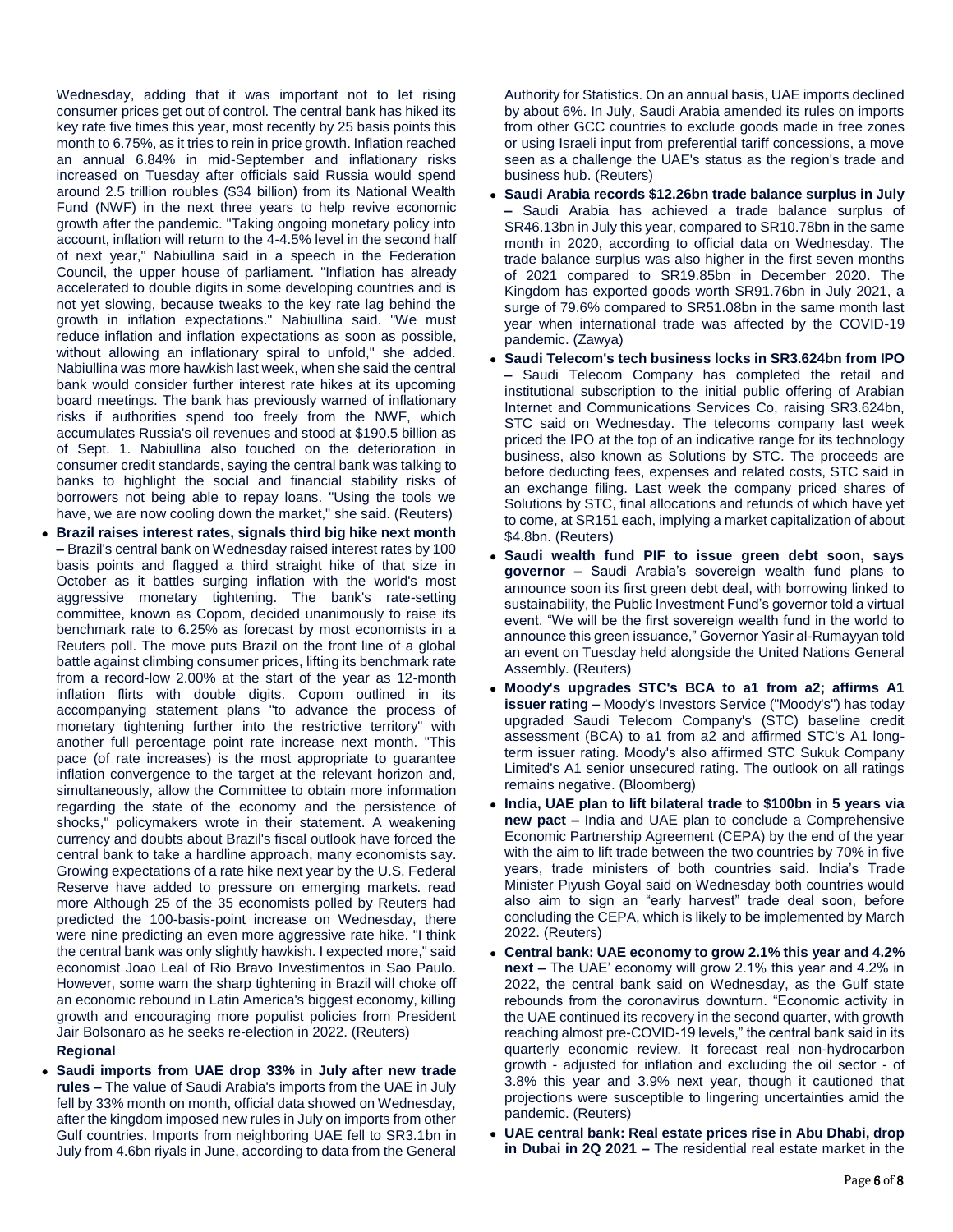UAE kept continued to improve in 2Q 2021, with prices in Abu Dhabi registering YoY gains for the second consecutive quarter in more than five years, while real estate prices in Dubai declined albeit at a slower pace, the UAE Central Bank said in its quarterly economic review. In 2Q 2021, residential real estate prices marked a second quarter of significant YoY increase in Abu Dhabi, but slightly declining QoQ, after three consecutive positive quarters of QoQ growth. (Zawya)

- **GAIL keen to explore energy market partnerships with UAE's Adnoc –** GAIL India Ltd.'s marketing director E.S. Ranganathan met up with senior officials of Adnoc Group and expressed desire to explore future opportunities in energy market and expand business horizons, the Indian state-run gas utility said in a Twitter post. (Bloomberg)
- **Dubai approves AED65bn to provide housing for citizens –** Dubai has approved a budget of AED65bn to provide housing for UAE citizens. The huge outlay will be spent over the next 20 years through the citizens' housing programme, Sheikh Mohammed bin Rashid Al Maktoum, Vice President and Prime Minister of the UAE and ruler of Dubai announced on Twitter on Wednesday. The Dubai ruler said they have also adopted an integrated housing policy and that they intend to multiply the number of beneficiaries fourfold. "Decent housing is a dignity and a right for all… A decent life for the people of the country is the first priority for the government," the Dubai ruler said. (Zawya)
- **ADNOC boosts size of drilling unit IPO to \$1.1bn –** State oil giant Abu Dhabi National Oil Co (ADNOC) has increased to 11% of share capital the size of the initial public offering (IPO) of its drilling unit, ADNOC Drilling, because of oversubscription, the firm said on Wednesday. ADNOC had previously targeted a minimum stake of 7.5% in the IPO of ADNOC Drilling, at AED2.3 per share. In a statement it said the price had not changed but the number of ordinary shares offered was raised to 1.76bn from 1.2bn, which would correspond to a \$1.1bn transaction, according to Reuters calculations. (Reuters)
- **Sandfire buys Matsa from Trafigura, Mubadala for \$1.865bn –** Sandfire in a binding sale and purchase agreement with Trafigura and Mubadala Investment to acquire 100% of Minas De Aguas Teñidas for a total consideration of \$1.865bn. Transaction funded through a combination of a \$650mn syndicated and underwritten debt facility secured by MATSA, an A\$1.248b fully underwritten equity raising, A\$297mn from cash reserves and the drawdown of A\$200mn corporate debt facility. (Bloomberg)
- **Oman said to consider sale of \$3bn German chemicals unit –** Oman's state energy company OQ SAOC is weighing a sale of its German chemicals business as the Persian Gulf sultanate seeks ways to steady its finances, according to people familiar with the matter. The Muscat-based group is speaking with potential advisers as it explores options for OQ Chemicals, formerly known as Oxea, the people said, asking not to be identified discussing confidential information. The business could be valued at about \$3bn in any sale, the people said. (Bloomberg)
- **Kuwait's IFA to invest AED37.69mn in Yotel on Dubai's Palm Jumeirah –** Kuwait-based investor International Financial Advisors Holding (IFA) will invest \$10mn in a branch of smart hotel brand Yotel in Dubai's Palm Jumeirah. In a bourse filing, the company said its investment of AED37.69mn would be a 10.5% share of equity and had been approved by its Risk Management Committee. Yotel is a UK-based smart hotel brand, which currently has 20 listed properties in the UK, Europe, Singapore and the USA. (Zawya)
- **Bahrain sells BHD35mn 182-day bills; bid-cover 1.28 –** Bahrain sold BHD35mn of bills due March 27, 2022. Investors offered to buy 1.28 times the amount of securities sold. The bills

were sold at a price of 99.2816, have a yield of 1.43% and will settle on September 26. (Bloomberg)